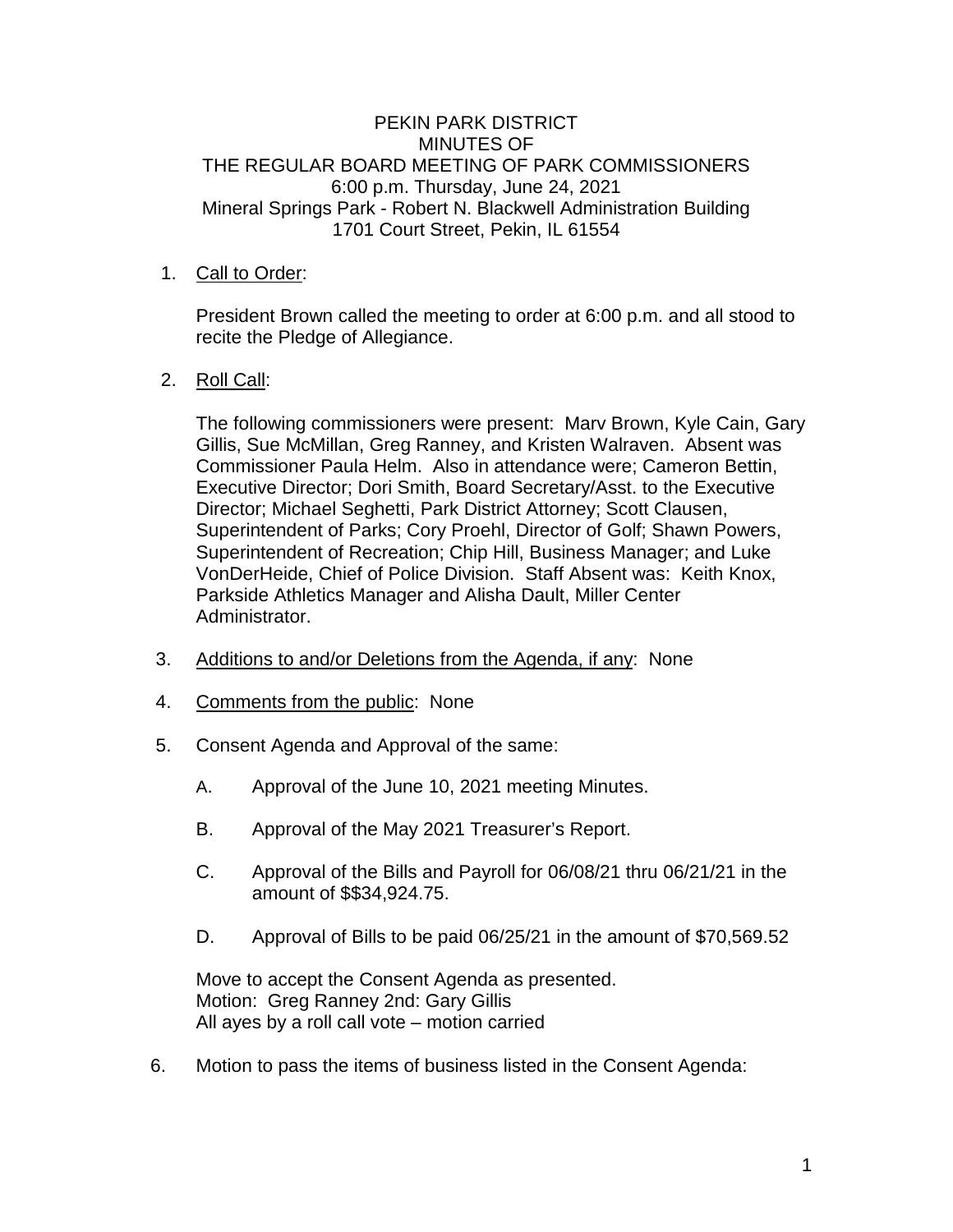Move to pass the business items in the Consent Agenda by omnibus vote as stated in the meeting agenda. Motion: Gary Gillis 2<sup>nd</sup>: Kyle Cain All ayes by a roll call vote – motion carried.

### 7. Budget Performance Summary Report: May 2021

Cameron Bettin (ED) noted Chip Hill spent some time setting up the report like the format used by IAPD that Commissioner Gary Gillis provided. Comments from the commissioners were positive regarding the change. The ED reported some salary adjustments in concessions needed to be made due to employees clocking in under the wrong code. The ED reported Cures Act funding was received for the Police Fund. He also noted that Chip Hill has submitted information to DCEO. Replacement Tax is \$54,000 ahead of budget. He also noted that he and Dori Smith looked back through the Replacement Tax history and historically the Park District has never received as much as it has to date (\$900,830).

### 8. IRVSRA Representative Report:

Commissioner Ranney stated they meet in July next.

### 9. Fair Board Representative Report:

Commissioner McMillan stated their next meeting is July 13<sup>th</sup>.

#### 10. Pekin Park Foundation Report:

Commissioner Gillis reported they continued discussion on creation of a "Request for Funds" form. The desire is to have uniformity in every project requested or conducted. The board further discussed how we would categorize and catalog each request so we would have them for permanent record and to watch for precedence. The ED provided an itemized list of potential projects (included in packets) the Foundation could support in the future together with expected costs. Upon request from the board, it was agreed that the ED would report next month on a possible prioritized list. The board again reviewed a bench replacement policy with discussion focusing on some type of guaranteed minimum that the bench would be in existence. So far the consensus seems to entertain the idea of a 15 year guarantee. Extenuating circumstances, such as storm damage or park replacement for aesthetic reasons was also discussed. He also reported Pekin Youth Hockey met and exceeded its ambitious fund raising goal. So far they have raised \$51,546 with their efforts continuing. Over \$37,836 is still needed to complete the project. The Foundation is discussing plans to create a fundraising match, since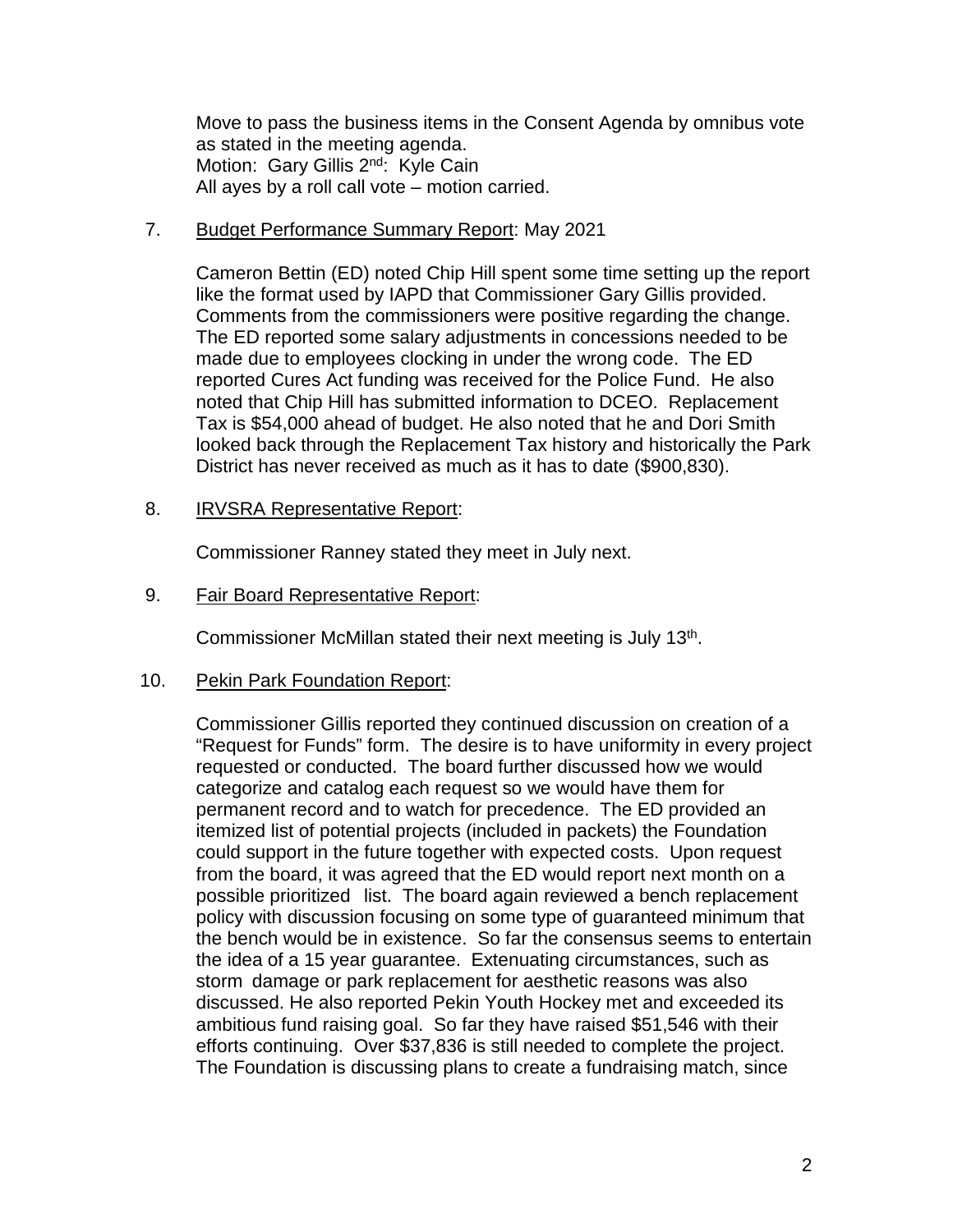Youth Hockey has met their challenge and raised a majority of the funds needed.

# 11. Executive Director's (ED) Report:

The ED reported the IPARKS Renewal Comparison would be on the July 8<sup>th</sup> agenda for approval. He stated that he and Dori simply forgot to put it on the agenda. He also noted that IPARKS, IPRF, and Beazley Cyber insurance would all renew for 6 months and then all will renew on a calendar year to go along with the new fiscal year. He also noted IPARKS premium went up because total building limit increased. Cyber coverage also increased due to increased hacking. The ED also reported that IPARKS is issuing a \$7,313 check for 2020 Covid-19 relief. He also noted that the mod factor for IPRF should go down next year and we should see rates improve.

The ED reported he sent a text to Marv, Kyle, and Dori regarding a complaint by a gentleman that was upset over not being able to hang a hammock between trees in the park. He further noted that the gentleman wanted to know what he needed to do to get a change in the Ordinance. The ED indicated that he was not willing to recommend that change and that the gentleman indicated he may attend a board meeting with the desire to have the Ordinance changed.

He also reported the board received a letter regarding goose droppings that Dori forwarded to Marv and Kyle. He indicated that he did send a reply, but it came back as undeliverable & he forgot to try to resend. He explained to the board that the goose droppings are cleaned up every morning and that once a week it gets a thorough cleaning.

The ED indicated that he forgot to ask commissioners if they were ok with the new way of doing the bills and payroll reporting. They were all ok with the new reports.

The ED reported that he and Dori Smith met with Cory Proehl and Greg Funk regarding the outdated irrigation system at Lick Creek Golf Course. He indicated that it may be possible to pay for a new system in installments and that Cory Proehl would be organizing golf outings at both courses as capital improvement campaigns. He indicated that he needed to contact Aaron Gold of Speer Financial and talk with local banks regarding a possible loan. He also noted it may be possible to go to the Foundation with a request. Commissioner Gillis noted that he would like to see a summary of the park's indebtedness.

The ED reported that he received an email from IDNR this afternoon that approves the restroom change order.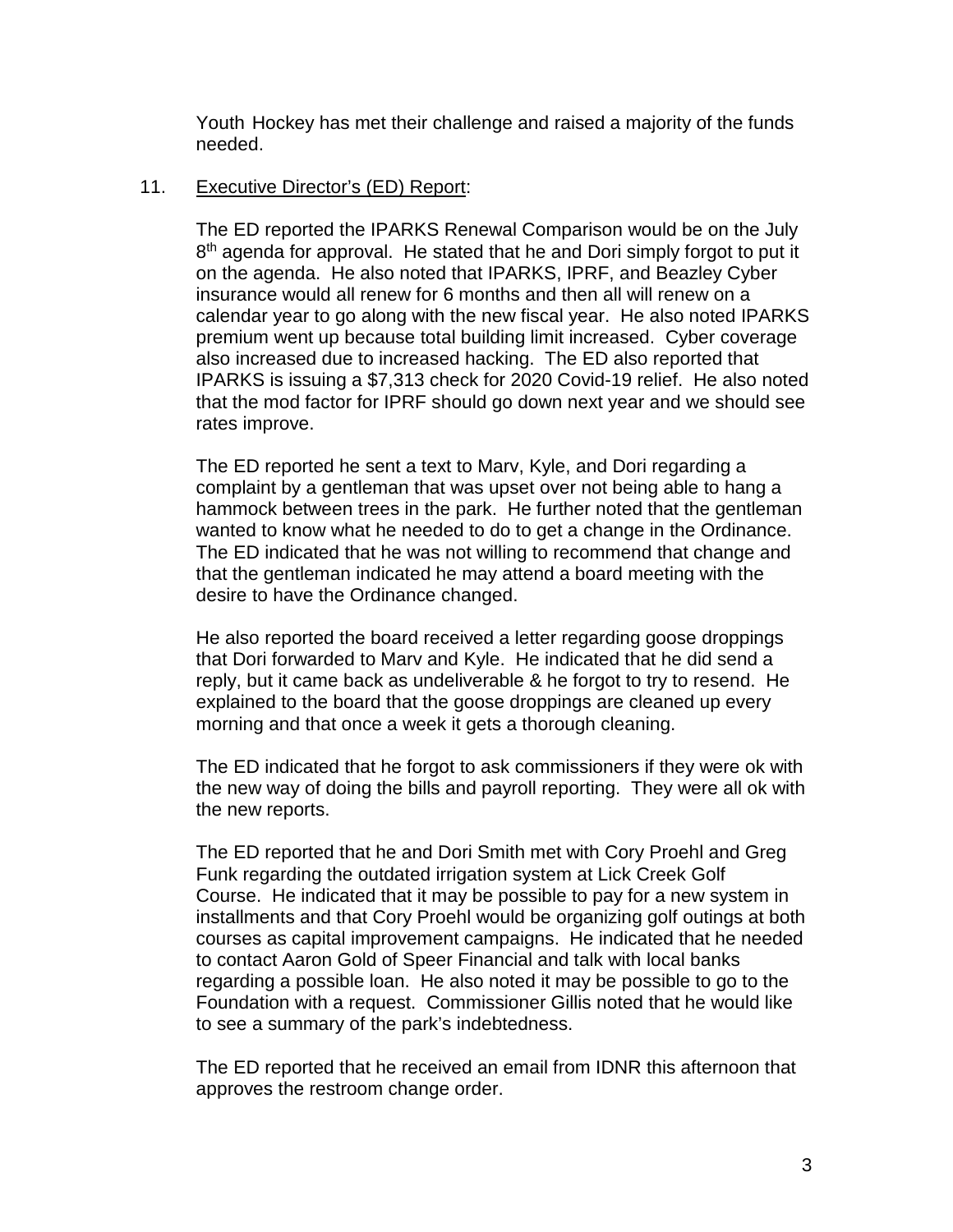# 12. Attorney's Report: No report

### 13. Staff Reports:

Dori Smith reported she had been to Mr. Wherry's office to retrieve park district files that he kept and Michael Seghetti reported that Mr. Wherry had provided him with a thumb drive of park district files.

Scott Clausen reported that this is the first year since he started that he hasn't been bogged down with truck repairs. He thanked Luke VonDerHeide for bringing forward the leasing program information with Enterprise, Inc.

### 14. Commissioner Comments:

Kristen Walraven asked "how did we fare through the recent storm?" Scott Clausen answered not too bad, but there are still several trees that need to be removed. The ED noted that we were fortunate we had subs working on the tennis courts that removed a large damaged tree by the Police Office Building.

Commissioner Ranney reported that he participated in the IAPD Boot Camp Monday and felt it was well worth his time. He also thanked Chip Hill for the change in bills and payroll reports.

Sue McMillan reported that she had four individuals come to her and tell her that scoreboards on diamonds 1, 2, 3, & 4 at the Pekin Sports Complex were not working properly. Scott Clausen and Shawn Powers both responded that they were unaware of any problems. Scott indicated he would investigate the situation.

Commissioner Gillis commented that on June 11<sup>th</sup> at the Pekin Area Chamber of Commerce breakfast Greg and Gloria Ranney were named Grand Marshals for the Marigold Festival. He congratulated Commissioner Ranney and noted that he felt it was well deserved.

#### 15. Unfinished Business: None

- 16. New Business:
	- 1. Discussion regarding future plans for the Pekin Sports Complex –